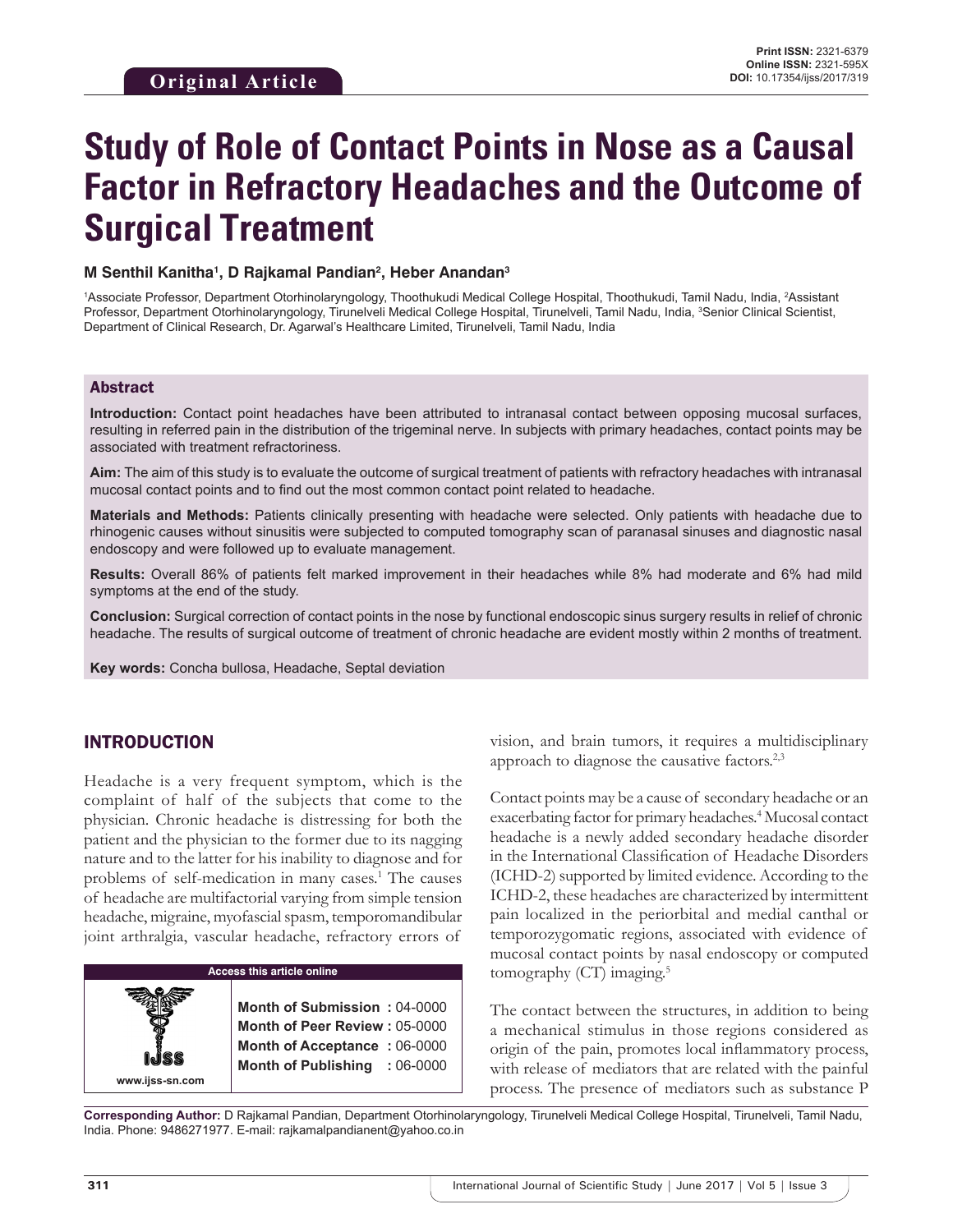and histamine reduces pain threshold in the nasal mucosal receptors. The theory of local reflex triggered by contact between structures with release of vasoactive amines and onset of edema suggests that substance P acts as a mediator of this reflex. Substance P is a neuropeptide known since 1931 and found in sensitive nervous fibers of the nasal and paranasal mucosa, among other sites.<sup>6</sup>

Different stimuli in polymodal receptors located in the nasal mucosa such as infectious, chemical, caloric, or simply mechanical (pressure) irritating agents may generate an orthodromic impulse to the cerebral cortex, mediated by substance P, responsible for the painful stimulus. In addition to orthodromic impulse, such stimuli generate antidromic impulses, also capable of releasing P substance in the nasal mucosa, mediating plasma leak, vasodilation, smooth muscle contraction, and hypersecretion. This mechanism is called axonal reflex. Mucosa edema may increase the existing pressure among the structures, maintaining the process in a vicious cycle. The occurrence of local trauma by the contact and pressure between the structures can also lead to release of substance P in the nasal mucosa.7

## **Aim**

The aim of this study is to evaluate the outcome of surgical treatment of patients with refractory headaches with intranasal mucosal contact points and to find out the most common contact point related to headache.

# MATERIALS AND METHODS

This prospective study was conducted in the Department of Otorhinolaryngology, Government Tirunelveli Medical College Hospital. 50 patients with a rhinogenic headache without symptoms and signs of acute and chronic sinonasal inflammation that underwent treatment were included in the study. Effects of surgical treatment for contact point headache in 50 patients were assessed in the follow-up period of 12 months.

## **Inclusion Criteria**

Refractory headaches (failed to standard pharmacological headache treatments) or refractory transformed migraine headaches having intermittent pain localized to the periorbital and frontal or temporozygomatic regions from 6-month to 5-year duration. Diagnostic nasal endoscopic and/or CT imaging evidence of mucosal contact points without acute rhinos, contact points had to be present on CT scan.

## **Exclusion Criteria**

Other patients were found to have some systemic cause for headache, cluster headache, with refractory error, and temporomandibular pain were thus excluded from this study. Patients with obvious frank sinogenic symptom attributable to headache were also excluded from the study.

All the patients were subjected to detailed history taking, clinical and systemic examination before ENT examination to rule out any systemic causes such as hypertension, migraine, tension headache, neurological causes, ophthalmological examination to rule out refractory errors, and gynecological checkup to eliminate premenstrual tension and premenopausal syndrome as a cause of headache. ENT examination consisted of a detailed history of headache periodicity, intensity, localization, precipitating factors, associated symptoms such as nausea, vomiting, nasal block, rhinorrhea, anosmia, epistaxis, and snoring anterior and posterior rhinoscopy was done to assess and evaluate any anatomical variation or pathological lesion.

The surgery included septoplasty, middle turbinectomy, uncinectomy, and ethmoidectomy. Septoplasty was always performed first, followed by a middle turbinectomy to gain access to the medial wall of ethmoid cells. Next, the ethmoidectomy was performed, and the medial wall of ethmoid sinuses was removed. Patients who had contact between the septum and middle turbinate (MT) had a partial middle turbinectomy and septoplasty performed.

# RESULTS

The patients presenting were in the age range of 18- 50 years. The mean age of presentation was 26.7 years. 26 were females (52%), and 24 were males (48%). It was found that 26% had bilateral nasal block and 76% had unilateral nasal block. 14 patients suffered from deviated nasal septum with spur (26%), isolated deviated nasal septum - 6, deviated nasal septum with MT variation - 5, with inferior turbinate hypertrophy - 3. 21 patients had concha bullosa - 44% (Unilateral - 10, bilateral - 7), concha associated with lateral nasal wall variation - 3, and associated with septal variation - 4. 10 patients had over pneumatized bulla - 26% (unilateral - 4, bilateral - 6), 5 patients had paradoxical MT - 10% (unilateral - 0, bilateral - 5), 2 patients had prominent agger nasi - 4% (unilateral - 1, bilateral - 1), and 13 patients had nasal blockage (26%).

Out of the total 50 patients, 16 subjects (32%) had headache at frontal region, followed by 12 subjects (24%) had headache at temporal region (Table 1).

The most common mucosal contact zone is found to be between MT with lateral nasal wall followed by MT with nasal septum (Table 2).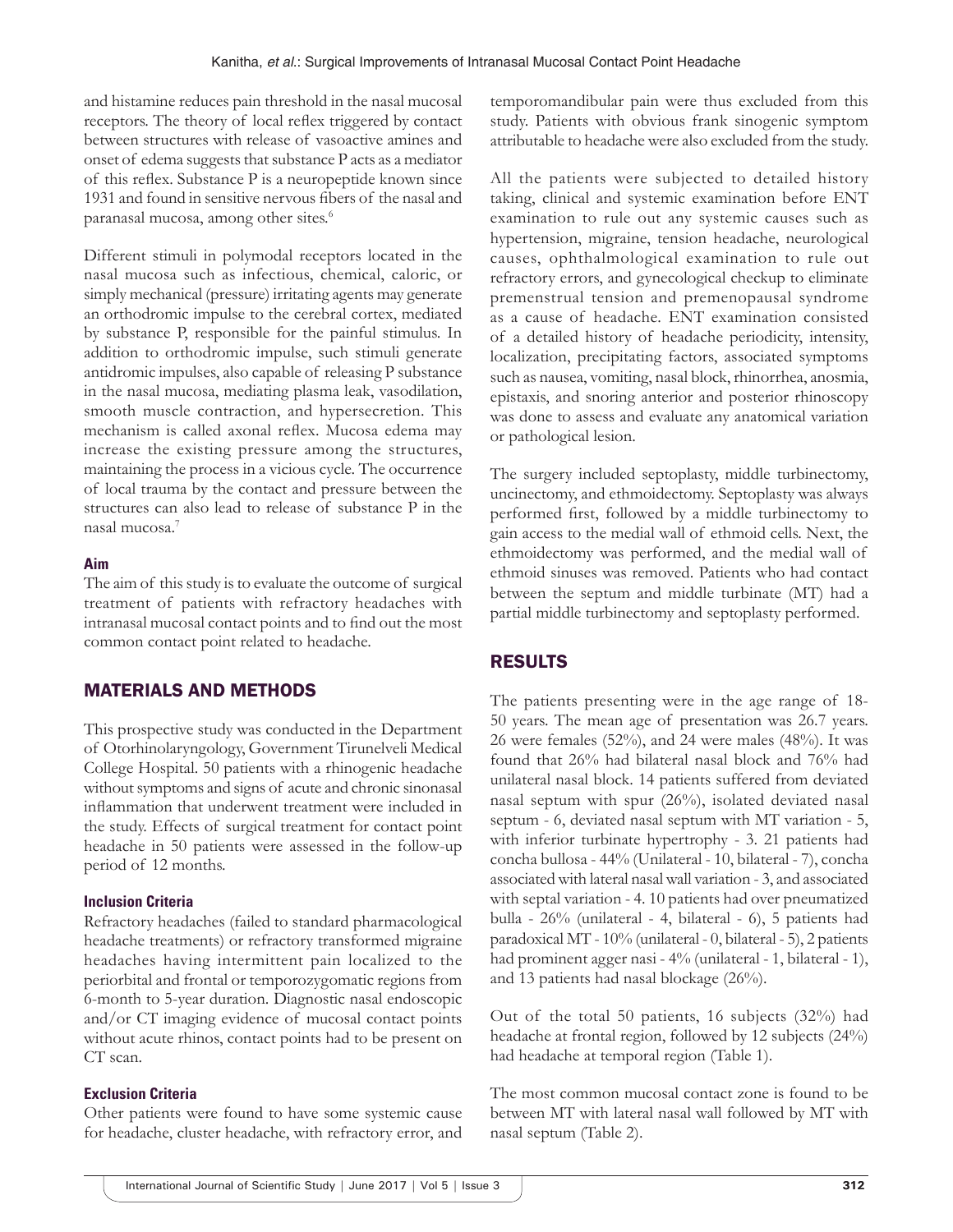| <b>Table 1: Region of headache</b> |   |   |                                                           |  |
|------------------------------------|---|---|-----------------------------------------------------------|--|
| <b>Region of</b><br>headache       |   |   | Unilateral (F) Bilateral (F) Unilateral (M) Bilateral (M) |  |
| Frontal                            | 5 |   | 5                                                         |  |
| Temporal                           | 3 | 3 |                                                           |  |
| Frontotemporal                     | 3 |   | 3                                                         |  |
| All over head                      | 2 |   |                                                           |  |
| Unilateral<br>facial pain          | 3 |   |                                                           |  |

#### **Table 2: Mucosal contact zones**

| <b>Contact zones</b>       | <b>Male</b> | <b>Female</b> |
|----------------------------|-------------|---------------|
| MT with septum             |             | 8             |
| MT with Lateral nasal wall | 15          | 15            |
| IT with septum             |             | 3             |
| Septum with agger          |             |               |

MT: Middle turbinate, IT: Inferior turbinate

The most frequent mucosal contact point for headache is middle turbinate with lateral nasal wall . So lateral lamellectomy and anterior ethmoidectomy are the frequent surgeries performed (Table 3).

## **Follow-up**

All patients were followed up from  $2<sup>nd</sup>$  month to 6 months. At 2nd month, the headache was relieved in 43 patients and 7 patients had persistent headache. After 6-month post-operatively, only 5 patients had headache and 45 patients had relieved of their symptoms. The mean headache frequency was reduced from 14.2 to 2.4 days after 2 months of surgery. The mean headache severity was reduced from 5.9 to 1.48 in 2 months. Overall 86% of patients felt marked improvement in their headaches while 8% had moderate and 6% had mild symptoms at the end of the study.

# **DISCUSSION**

Very few studies have assessed the surgical treatment of mucosal contact point headache. Limited studies show good surgical results in patients with contact point headaches. Out of the total of 50 patients, 26 were females, and 24 were males. As it was compared with Mahajan *et al.,* 2003, the occurrence of male:female ratio of contact headache was equal.<sup>8</sup>

The most common age group of occurrence of contact headache is between 21 to 30 years −50%, followed by 31-40 years −28%. When compared with Mahajan *et al.,* 2003,<sup>8</sup> the percentage is almost equal (Table 4). The theory is growth of facial skeleton is completed at the age of 20 years. Hence, the mucosal contact point headache due to anatomical variant is common in these age groups. The

#### **Table 3: Most common surgical procedures**

| <b>Surgical procedure</b>                        | Number of<br>patients |
|--------------------------------------------------|-----------------------|
| Lateral lamellectomy                             | 15                    |
| Lateral lamellectomy with anterior ethmoidectomy | 13                    |
| Lateral lamellectomy with uncinectomy, MMA       | 5                     |
| Septal correction                                | 11                    |
| Septal correction with lateral lamellectomy      | 4                     |
| Agger nasi cell removed                          | $\mathfrak{p}$        |
| MMA · Middle meatal antrostomy                   |                       |

MMA: Middle meatal antrostomy

| <b>Table 4: Comparison age group</b> |                                      |                   |  |
|--------------------------------------|--------------------------------------|-------------------|--|
| Age group                            | Mahajan et al. 2003 <sup>8</sup> (%) | Current study (%) |  |
| $15 - 20$                            | 8(25)                                | 9(18)             |  |
| $21 - 30$                            | 14 (43.75)                           | 25(50)            |  |
| $31 - 40$                            | 10 (31.25)                           | 14 (28)           |  |
| 41-50                                |                                      | 2(4)              |  |
| Male:female                          | 15:17                                | 24:26             |  |

male:female ratio is equal in both studies: 15:17 in Mahajan et al., 2003<sup>8</sup> and 24:26 in the current study. Deviation of the nasal septum was found in 26% of cases in the present study. In a study done by Salihoglu *et al*. had nasal septal deviations, and of those about 60% were bilateral and 40% were unilateral.9 Agger nasi cells are 6% in our study and 40% in a study done by Chopra *et al*. (Table 5).10

The mean headache frequency was reduced from 14.2 to 2.4 days after 6 months of surgery. The mean headache severity was reduced from 5.9 to 1.48 at 6 months. These parameters are compared with Behin et al. (Table 6).<sup>11</sup>

The mean headache frequency and mean headache severity are proportionately reduced in both the studies. In our study, in a series of 50 patients, 86% had significant improvement after 2 months of surgery. Tosun *et al*. 12 showed, in a series of 30 patients, total relief was achieved in 43% of patients, significant improvement in 47% of patients, after endoscopic sinus surgery. As similar study by Harley *et al.*,<sup>13</sup> in 2003, retrospectively analyzed the clinical outcome of surgical treatment of sinonasal headaches in 34 patients and found that all patients had at least one contact point between nasal septum and one of the turbinates. After surgery, reduction in headache intensity was reported by 91% and reduction in frequency by 85% of patients.

As per study done by Novak and Makek, $14$  most of the patients (356, 80%) were asymptomatic postoperatively, 45 (10%) had a sensation of pressure in the head on rate occasions but no further migraines, and 45 (10%) continued to experience headaches that occurred only rarely and were mild and of short duration. The overall success rate was 98%.